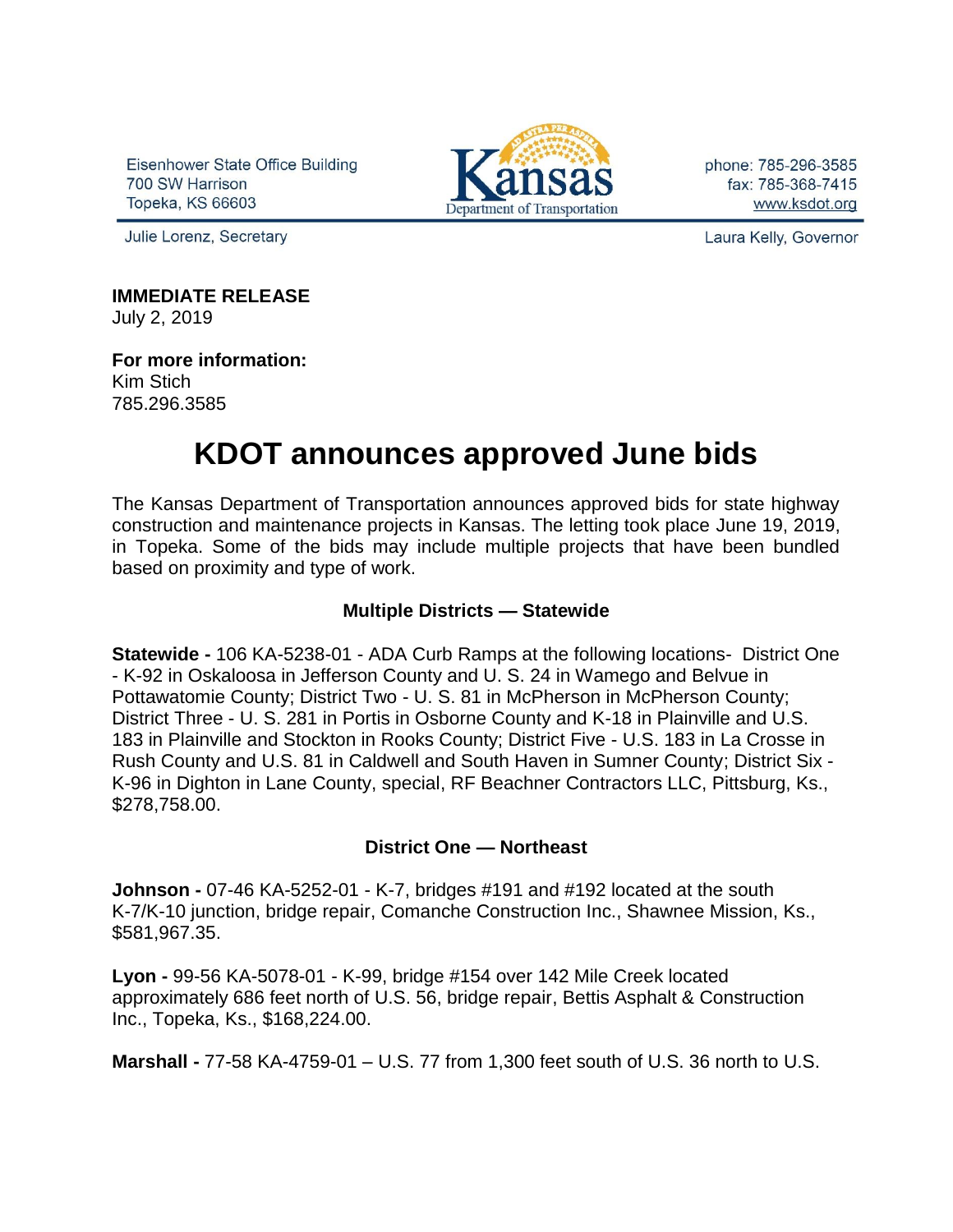36, pavement reconstruction, 0.2 mile, Bryant & Bryant Construction Inc., Halstead, Ks., \$1,433,816.20.

**Shawnee -** 70-89 KA-5077-01 - I-70, bridge #275 over West Union Road located 1.49 miles east of the Wabaunsee/Shawnee county line, bridge repair, Bettis Asphalt & Construction Inc., Topeka, Ks., \$184,471.25.

**Wabaunsee -** 70-99 KA-5076-01 - I-70, Bridges #098 and #099 over Keene Road located 1.01 miles east of K-30, bridge repair, Bettis Asphalt & Construction Inc., Topeka, Ks., \$286,047.45.

## **District Two — North Central**

**Cloud -** 15 C-4888-01 - Various paved major collector roads in the county, signing, 88.0 miles, Signs Up LTD DBA Haren's Trees and Critters, Webster City, Ia., \$98,895.53.

**Geary -** 77-31 KA-3953-01 – U.S. 77, bridge #043 over Rush Creek located 1.41 miles north of the north K-57 junction, bridge repair, B & B BRIDGE COMPANY LLC, ST. PAUL, KS., \$1,295,015.93.

**Geary -** 70-31 KA-4986-01 - I-70, reinforced concrete box bridge #528 located 2.88 miles east of the Dickinson/Geary county line, culvert, 1.0 mile, Reece Construction Company Inc., Salina, Ks., \$376,186.50.

**Geary -** 70-31 KA-5075-01 - I-70, bridges #085 and #086 over East Street located 3.1 miles east of the K-18/I-70 junction, bridge repair, Bettis Asphalt & Construction Inc., Topeka, Ks., \$416,242.00.

**Lincoln -** 14-53 KA-5073-01 - K-14, bridge #041 over Rattlesnake Creek located 1.09 miles north of K-284, bridge repair, PCI Roads, LLC, Saint Michael, Mn., \$146,429.14.

**McPherson -** 61-59 KA-5074-01 - K-61, bridges #132 and #133 over Blaze Fork Creek located 8.76 miles northeast of the Reno/McPherson county line, bridge repair, PCI Roads, LLC, Saint Michael, Mn., \$313,809.82.

## **District Three — Northwest**

**Decatur -** 83-20 KA-5270-01 – U.S. 83, beginning approximately 1,077 feet south of the U.S. 36/U.S. 83 junction north 285 feet in the city of Oberlin, milling and overlay, 0.1 mile, McCormick Excavation & Paving LLC, Stratton, Co., \$23,374.20.

**Norton -** 283-69 KA-5271-01 – U.S. 283, from the south city limits of Norton north to the U.S. 36/U.S. 283 junction, milling and overlay, 1.0 mile, McCormick Excavation & Paving LLC, Stratton, Co., \$40,259.00.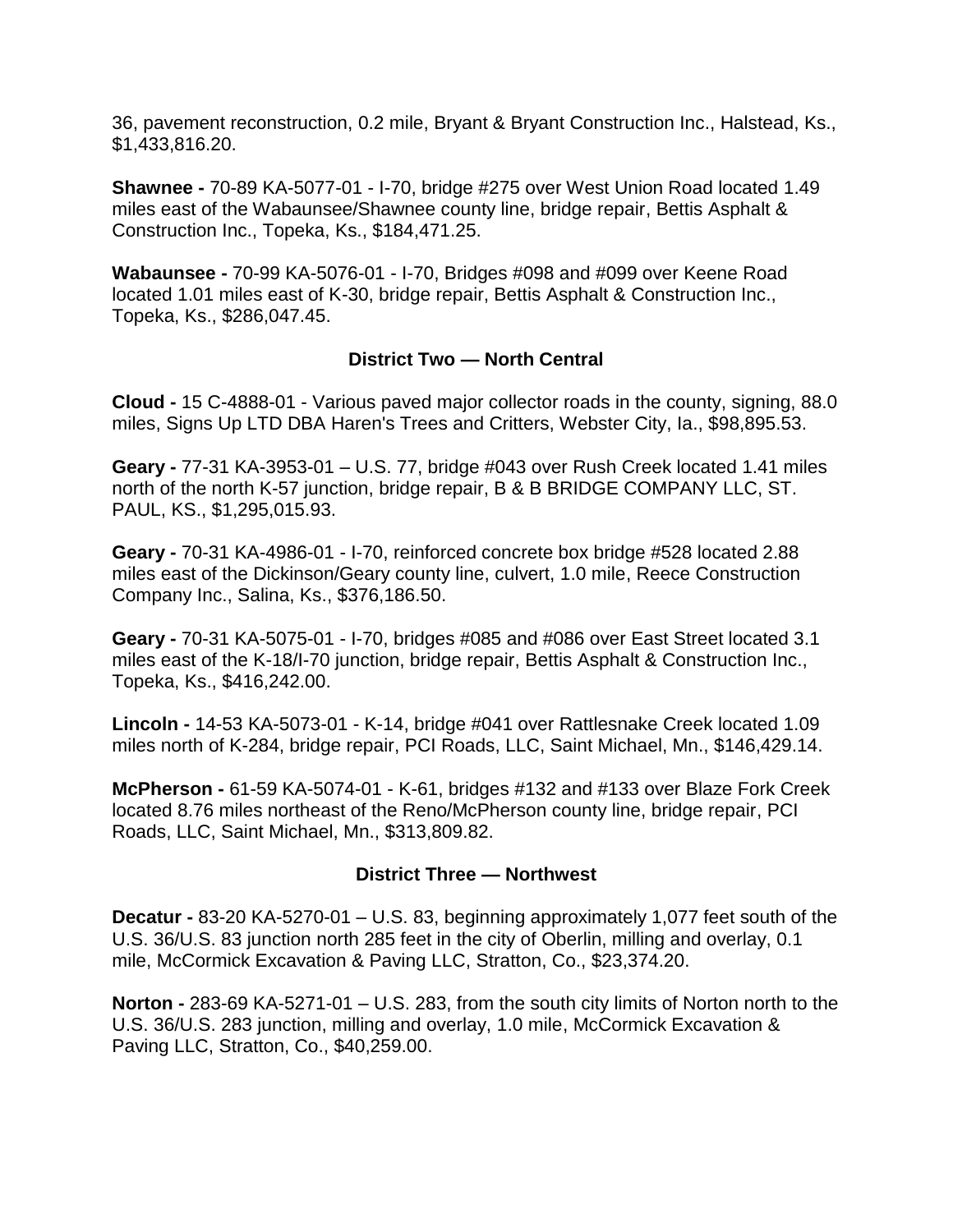**Statewide -** 106 KA-5269-01 - Various locations in District Three in Wallace, Logan, Thomas, Sheridan, Decatur, Norton, Phillips and Ellis counties, milling, Venture Corporation, Great Bend, Ks., \$9,728.00.

#### **District Four — Southeast**

**Greenwood -** 99-37 KA-5080-01 - K-99, bridge #074 over Willow Creek located 8.8 miles south of K-58, bridge repair, PCI Roads, LLC, Saint Michael, Mn., \$193,672.41.

#### **District Five — South Central**

**Kiowa -** 400-49 KA-5272-01 – U.S. 400, beginning at the Ford/Kiowa county line east to the U.S. 54/U.S. 400 junction in Kiowa county, sealing, 6.3 miles, Heft and Sons LLC, Greensburg, Ks., \$212,173.15.

#### **District Six — Southwest**

**Greeley -** 36 C-4892-01 - All major collector roads in the county, signing, 154.0 miles, Ponderosa I Inc., Wright, Ks., \$53,157.84.

**Hamilton -** 27-38 KA-5219-01 – K-27, bridge #039 over the Arkansas River located 15.77 miles north of the Hamilton/Stanton county line, bridge repair, Bridges Inc., Newton, Ks., \$1,040,972.00.

**Ness -** 68 C-4903-01 - All major collector roads south of K-96 and west of U. S. 283 in the county, signing, 51.0 miles, Ponderosa I Inc., Wright, Ks., \$21,820.80.

The following projects have been approved from the May 22, 2019, letting.

**Jefferson -** 44 C-4895-01 - Fairview Road from U.S. 59 to Wellman Road; Hickory Point Road from U.S. 59 to K-192; 81st Street from K-4 to Clark Road and 74th Street from West Lake Road to the Perry Marina, signing, 13.6 miles, Signs Up LTD DBA Haren's Trees and Critters, Webster City, IA., \$50,896.53.

**Osage -** 31-70 KA-4760-01 - K-31, from K-31/K-170 junction to 4th Street, pavement reconstruction, 0.5 mile, Smoky Hill LLC., Salina, Ks., \$1,265,198.10.

**Shawnee -** 89 U-2338-01 – Near the vicinity of Quincy Elementary School, Safe Routes to School Phase 2, pedestrian and bicycle paths, Kings Construction Co. Inc., Oskaloosa, Ks., \$282,755.00.